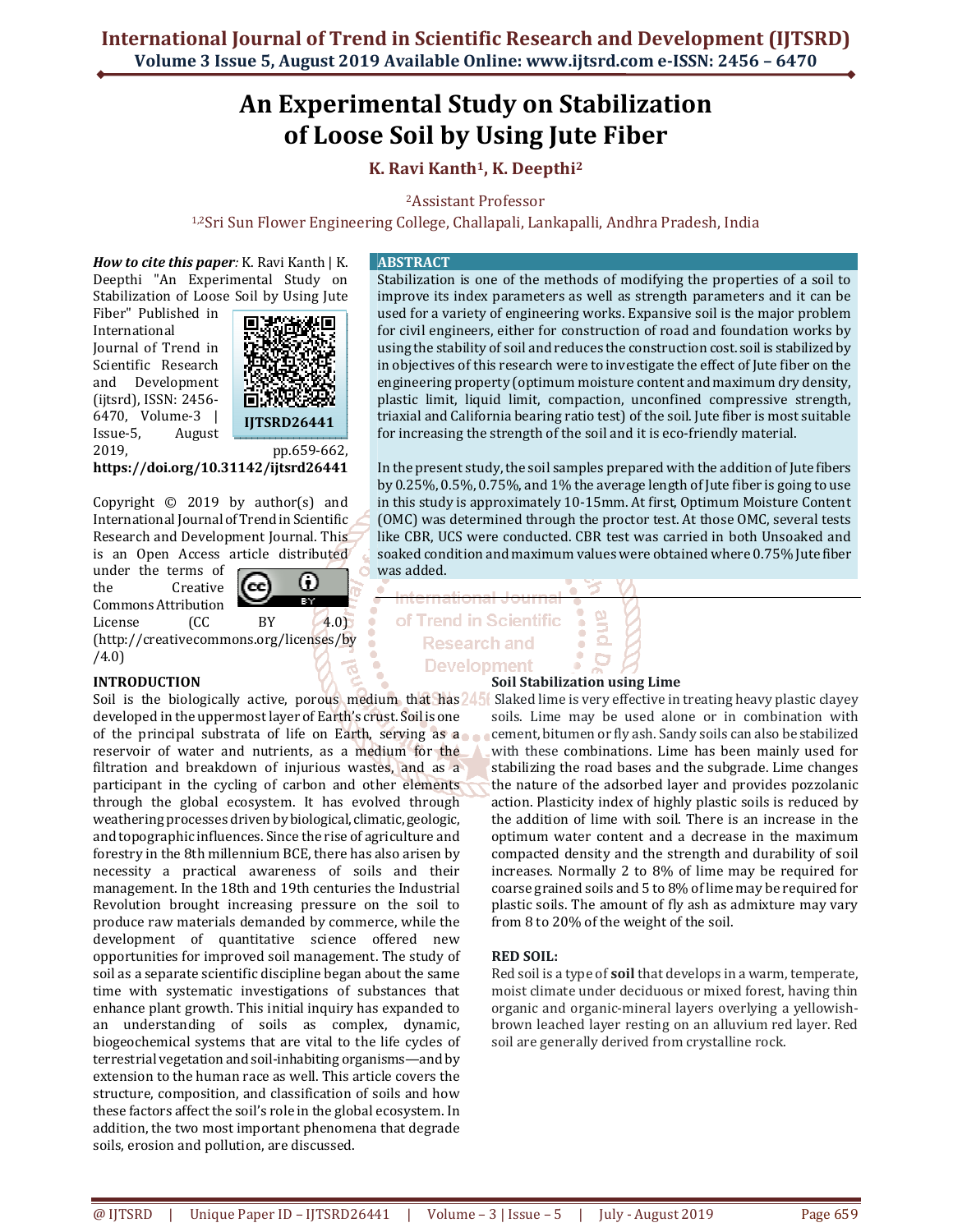International Journal of Trend in Scientific Research and Development (IJTSRD) @ www.ijtsrd.com eISSN: 2456-6470



**Fig1.0 Red soil**

#### **Sieve analysis:**

A sieve analysis or gradation test, is a practice or procedure are commonly used to assess the particle size distribution or also called gradation. The size distribution is often of critical importance to the way the material performs in use. A sieve analysis also can be performed on any type of non-organic or organic granular materials including sands, crushed rocks, clays, etc. Take 1000gm of the soil sample after taking a representative sample. Conduct sieve analysis using a set of standard sieves as given in the datasheet. The sieving may be done either by hand or by mechanical sieve shaker for 10 minutes. Weigh the material retained on each sieve. The percentage retained on each sieve is calculated on the basis of the total weight of the soil sample taken. From these results the percentage passing through each of the sieves is calculated. Draw the grain size curve for the soil in the semilogarithmic graph provided.

#### **Plastic limit:**

About 15g of air dried soil passing through IS sieve 425 microns is taken for plastic limit determination and is mixed with a sufficient quantity of water which would enable the OPI soil mass to become plastic enough to be easily shaped into a ball. A portion of the ball is taken and rolled on a glass plate with the palm of the hand into a thread of uniform diameter throughout its length. When a diameter of 3mm has reached the soil is remolded into a ball. The process of making the thread and remolding is continued till the thread at a diameter of 3mm, just starts crumbling. Collect the pieces of the crumbled soil threads in a moisture content container. Repeat the procedure at least twice more with fresh samples of plastic soil each time.



**Fig1.0: Making of threads to determine the Plastic Limit** 

# **Table1.0: Observation table for Specific Gravity:**

| S.<br><b>No</b>                 | <b>Observation</b>                             | Weight<br>(g) |  |  |  |  |
|---------------------------------|------------------------------------------------|---------------|--|--|--|--|
| 1                               | Weight of the empty Container (W1)             | 630           |  |  |  |  |
| $\overline{2}$                  | Weight of Container + Dry Soil (W2)            | 1250          |  |  |  |  |
| 3                               | Weight of Container + Dry Soil +<br>Water (W3) | 1830          |  |  |  |  |
| 4                               | Weight of the Container + Water (W4)           | 1447          |  |  |  |  |
| Specific gravity of Soil = 2.75 |                                                |               |  |  |  |  |



**Graph1.0: Sieve Analysis Graph** 

| S.<br><b>No</b> | <b>Observations &amp;</b><br><b>Calculations</b>          | <b>Test</b> | <b>Test</b><br>$\overline{2}$ | <b>Test</b><br>3 | <b>Test</b><br>4 |
|-----------------|-----------------------------------------------------------|-------------|-------------------------------|------------------|------------------|
| 1               | Number of Blows                                           | 33          | 28                            | 24               | 20               |
| 2               | Mass of Empty<br>Container $(M_1)g$                       | 17          | 17                            | 17               | 17               |
| 3               | <b>Mass of Container</b><br>+ Wet Soil (M <sub>2</sub> )g | 59          | 58                            | 60               | 51               |
| 4               | Mass of Container<br>$+$ Dry Soil $(M_3)g$                | 49          | 48                            | 49               | 45               |
| 5               | <b>Water Content</b><br>$W = (M_w/M_d)$<br>x100 %         | 31.25       | 32.2                          | 34.30            | 21.4             |





| RED SOIL + $10\%$ GGBS + $1.0\%$ JUTE  |            |      |      |                |  |  |  |
|----------------------------------------|------------|------|------|----------------|--|--|--|
| <b>Observations &amp;</b>              | % of water |      |      |                |  |  |  |
| calculations                           | 10%        | 15%  | 20%  | 25%            |  |  |  |
| empty wt of mould, $a(g)$              | 4980       | 4980 | 4980 | 4980           |  |  |  |
| wt of mould +<br>compacted soil, b (g) | 9029       | 9344 | 9546 | 9254           |  |  |  |
| wt of compacted soil, b-<br>a(g)       | 4049       | 4364 | 4566 | 4274           |  |  |  |
| wt of cup                              | 36         | 36   | 36   | 36             |  |  |  |
| wt of cup + wet soil                   | 55         | 52   | 47   | 46             |  |  |  |
| wt of $cup + dry$ soil                 | 52         | 50   | 45   | 44             |  |  |  |
| wt of soil                             | 16         | 14   | 9    | 8              |  |  |  |
| mass of water                          | 3          | 2    | 2    | $\overline{c}$ |  |  |  |
| water content, W                       | 14         | 18   | 13.3 | 22             |  |  |  |
| Bulk density                           | 1.8        | 1.94 | 2.03 | 1.9            |  |  |  |
| dry density                            | 1.6        | 1.65 | 1.8  | 1.6            |  |  |  |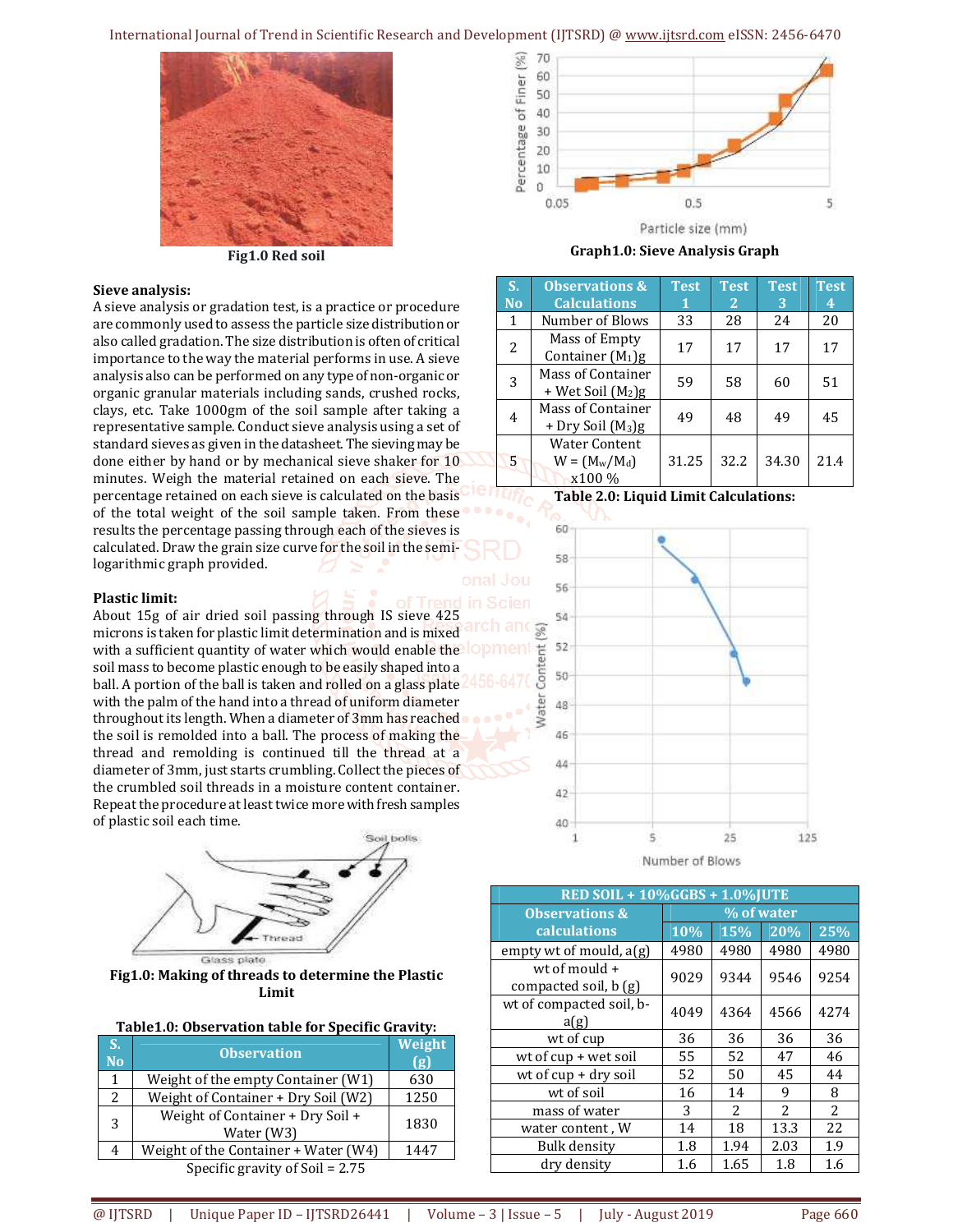#### International Journal of Trend in Scientific Research and Development (IJTSRD) @ www.ijtsrd.com eISSN: 2456-6470



**percentages of jute fiber**



**Graph 2: Load Vs Penetration graph for RED Soil (Unsoaked & Soaked**



**Graph 3: Load Vs Penetration graphs of Unsoaked CBR at different percentages of JUTE**

#### **Conclusions**

In this study, the major properties studied are OMC, MDD, CBR, UCS, and Consolidation. Based on all investigations on all samples and when compared with normal soil, the following conclusions were made

#### **Compaction Test and CBR Test:**

- In Standard Procter Test, the increase in JUTE percentage the dry density increases up to 0.75% and after the MDD value has been decreasing trend. Though, a decrease in OMC has been observed with an increase in JUTE %
- $\triangleright$  Maximum dry density was increased with the addition **JUTE**
- $\triangleright$  When 0.25%.0.5%,0.75% & 1% added, higher MDD observed for 0.75% of JUTE
- $\triangleright$  Both the Unsoaked and soaked condition of CBR were studied and Peak value was obtained at 0.75% SCBA in both conditions.

#### **Unconfined compressive strength:**

- $\triangleright$  In UCS, Due to an increase in JUTE percentage the UCS value having increasing trend with respect to the parent soil.
- $\triangleright$  In UCS, Due to an increase in JUTE percentage, the UCS value has been observed increasing trend up to 0.75% after that having a decreasing trend.
- $\triangleright$  The Curing period of the mix is a governing parameter as the chemical reaction of stabilizers is depends on it.so it can be concluded that the strength will increase with the increase in the curing period.
- $\triangleright$  UCS of treated soils was higher than that of untreated soils.
- UCS value of the sample is increased from 0.97 to 8.8 kg/cm<sup>2</sup>

#### **REFERENCES:**

[1] "Study on the Effects of Marine Clay Stabilized with Banana Fibre" by Teresa Sunny, Annie Joy, International Journal of Scientific Engineering and Research - IJSER, ISSN: 2347-3878, Volume 4 Issue 3, March 2016, pg: 96-98.

[2] "Effect of Jute Fibre on Engineering Characteristics of Black Cotton Soil" by Harshita Bairagi, R.K. Yadav, R. Jain, International Journal of Engineering Sciences & Research Technology – IJESRT, ISSN: 2277 – 9655, Volume 2, February 2014, pg:705–707.

[3] "Experimental Study on Stabilization of Black Cotton Soil by Fly Ash, Coconut Coir Fiber & Crushed Glass" by Amit Tiwan, H.K. Mahiyar, International Journal of Emerging Technology and Advanced Engineering – IJETAE, ISSN 2250-2459, Volume 4, Issue 11, November 2014, pg.330-333.

- [4] "Effect on Strength Characteristics of Expansive Soil Using Sisal Fibre and Waste Materials" by Amrutha Mathew, Dr. Raneesh. K. Y, International Journal of Science and Research – IJSR, ISSN: 2319-7064, Volume 5, Issue 9, September 2016, pg.1702-1707.
- [5] "Effect of Sisal Fiber and GGBS on Strength Properties of Black Cotton Soil" by Abhijith S, Aruna T, International Journal of Innovative Research in Science, Engineering and Technology – IJIRSET, ISSN (o): 2319- 8753, Volume 4, Issue 7, July 2015, pg.5409-5417.
- [6] "Effect of Random Inclusion of Jute Fibers on Strength Characteristics of Lime Treated Expansive Clay" by Sabreena Mohammad, Deeba Qadir, Sarmistha R. Paul, International Journal of Innovative Research in Science and Engineering – IJIRSE, ISSN(o) 2454 – 9665, Volume 3, Issue 04, April 2017, pg.865 – 870
- [7] "Effect of Jute Fibers on Engineering Properties of Lime Treated Black Cotton Soil" by Harshita Bairagi, R.K. Yadav, R. Jain, International Journal of Engineering Research & Technology –IJERT, ISSN: 2278 – 0181, Volume 3, Issue 2, February 2014, pg.1550 – 1552.
- [8] "effect of Random Inclusion of Sisal Fiber on Strength Behavior of Black Cotton Soil" by Manjunath K. R, Venugopal G, Rudresh A. N, International Journal of Engineering Research & Technology – IJERT, ISSN: 2278 – 0181, Volume 2, Issue 7, July 2013, pg.2227 – 2232.

Un soaked